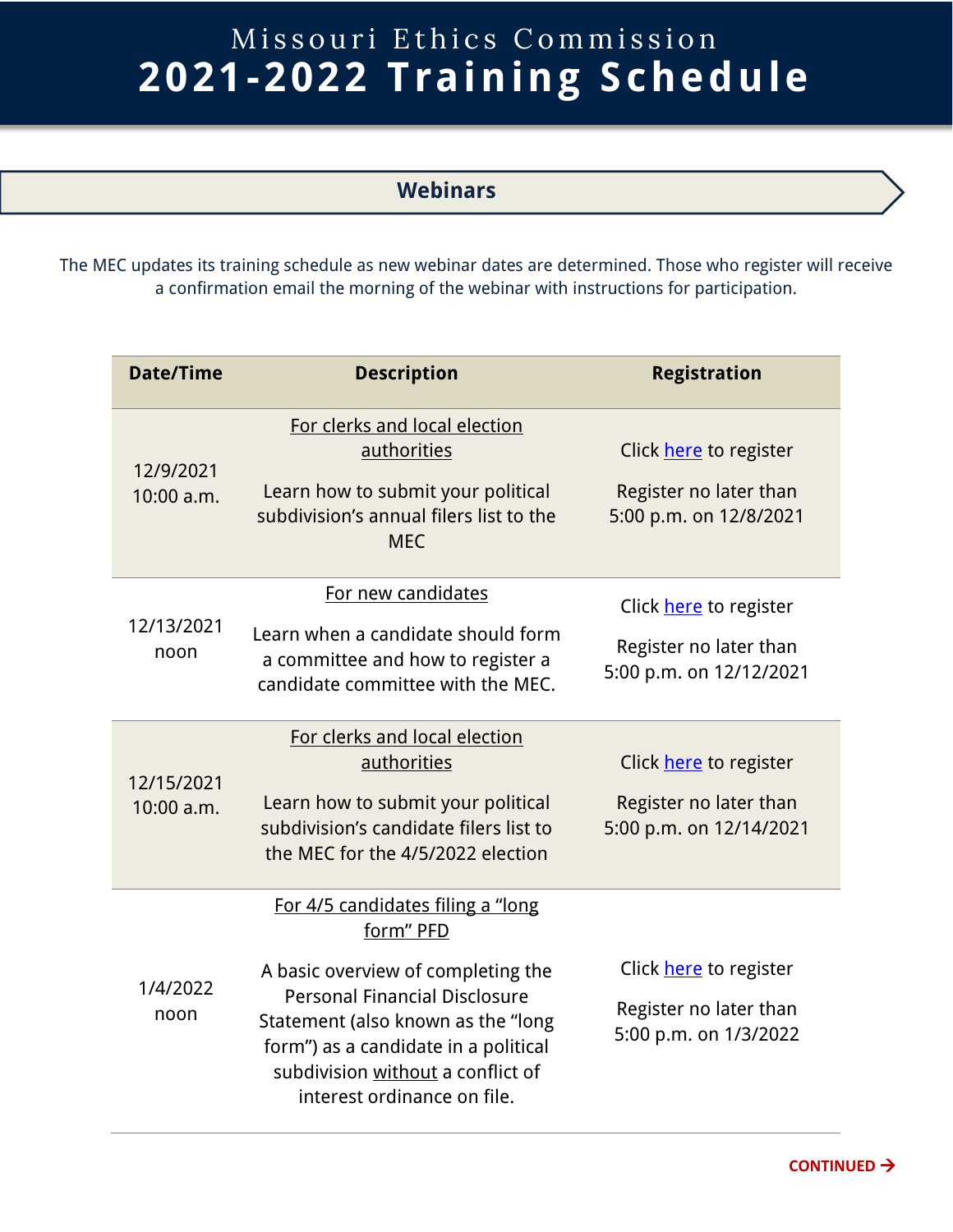| 1/6/2022<br>noon       | For new candidates<br>Learn when a candidate should form<br>a committee and how to register a<br>candidate committee with the MEC.               | Click here to register<br>Register no later than<br>5:00 p.m. on 1/5/2022  |
|------------------------|--------------------------------------------------------------------------------------------------------------------------------------------------|----------------------------------------------------------------------------|
| 1/12/2022<br>noon      | For all committees<br>View step-by-step instructions for<br>completing the mandatory January<br>Quarterly Report                                 | Click here to register<br>Register no later than<br>5:00 p.m. on 1/11/2022 |
| 1/25/2022<br>6:00 p.m. | For new candidates<br>Learn when a candidate should form<br>a committee and how to register a<br>candidate committee with the MEC.               | Click here to register<br>Register no later than<br>5:00 p.m. on 1/24/2022 |
| 1/28/2022<br>Noon      | For new committees and candidates<br>Learn about contributions,<br>expenditures, and record-keeping<br>best practices                            | Click here to register<br>Register no later than<br>5:00 p.m. on 1/27/2022 |
| 2/9/2022<br>6:00 p.m.  | For new candidates<br>Learn when a candidate should form<br>a committee and how to register a<br>candidate committee with the MEC.               | Click here to register<br>Register no later than<br>5:00 p.m. on 2/8/2022  |
| 2/17/2022<br>6:00 p.m. | For new committees and candidates<br>Learn about contributions,<br>expenditures, and record-keeping<br>best practices                            | Click here to register<br>Register no later than<br>5:00 p.m. on 2/16/2022 |
| 2/22/2022<br>Noon      | For committees filing a 40 Day Before<br><b>Election Report</b><br>View step-by-step instructions for<br>completing a campaign finance<br>report | Click here to register<br>Register no later than<br>5:00 p.m. on 2/21/2021 |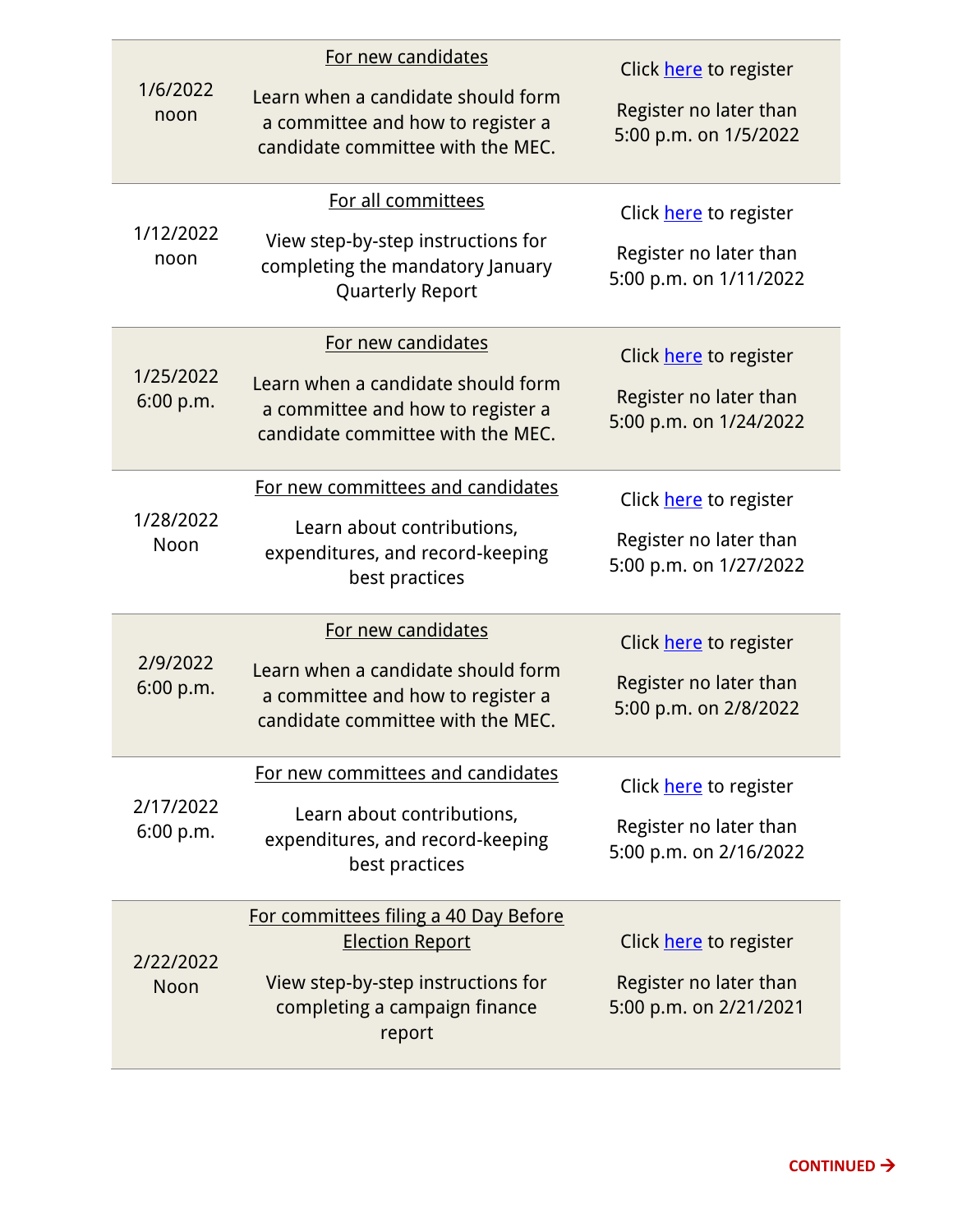## For new candidates

÷

| 3/22/2022<br>noon<br>3/25/2022<br>Noon | For new candidates<br>Learn when a candidate should form<br>a committee and how to register a<br>candidate committee with the MEC.<br>For committees filing an 8 Day Before<br><b>Election Report</b><br>View step-by-step instructions for<br>completing a campaign finance<br>report | Click here to register<br>Register no later than<br>5:00 p.m. on 3/21/2022<br>Click here to register<br>Register no later than<br>5:00 p.m. on 3/24/2022 |
|----------------------------------------|----------------------------------------------------------------------------------------------------------------------------------------------------------------------------------------------------------------------------------------------------------------------------------------|----------------------------------------------------------------------------------------------------------------------------------------------------------|
| 4/6/2022<br>Noon                       | For 8/2 candidates filing a "long<br>form" PFD<br>A basic overview of completing the<br><b>Personal Financial Disclosure</b><br>Statement (also known as the "long<br>form") as a candidate in the 8/2/2022<br>election                                                                | Click here to register<br>Register no later than<br>5:00 p.m. on 4/5/2022                                                                                |
| 4/11/2022<br>6:00 p.m.                 | For new candidates<br>Learn when a candidate should form<br>a committee and how to register a<br>candidate committee with the MEC.                                                                                                                                                     | Click here to register<br>Register no later than<br>5:00 p.m. on 4/10/2022                                                                               |
| 4/13/2022<br>Noon                      | For all committees<br>View step-by-step instructions for<br>completing the mandatory April<br>Quarterly Report                                                                                                                                                                         | Click here to register<br>Register no later than<br>5:00 p.m. on 4/12/2022                                                                               |
| 4/18/2022<br>Noon                      | For unsuccessful candidates in the<br>8/2 election<br>Learn about your options and<br>requirements following an election                                                                                                                                                               | Click here to register<br>Register no later than<br>5:00 p.m. on 4/17/2022                                                                               |
| 4/20/2022<br>6:00 p.m.                 | For new candidates<br>Learn when a candidate should form<br>a committee and how to register a<br>candidate committee with the MEC.                                                                                                                                                     | Click here to register<br>Register no later than<br>5:00 p.m. on 4/19/2022                                                                               |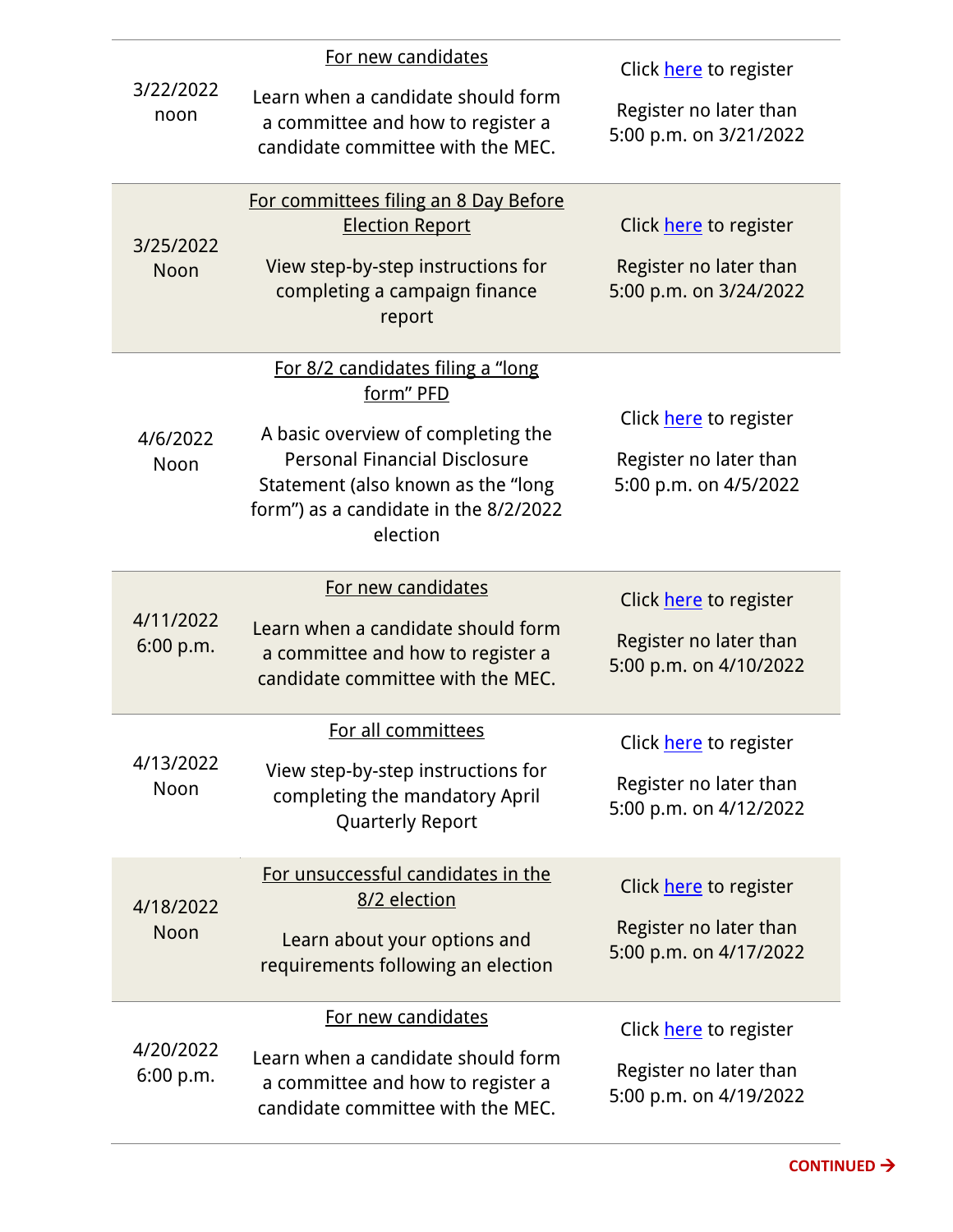| 4/22/2022<br>Noon     | For successful candidates in the 8/2<br>election<br>Learn about your options and<br>requirements following an election<br>For new committees and candidates                                         | Click here to register<br>Register no later than<br>5:00 p.m. on 4/21/2022<br>Click here to register |
|-----------------------|-----------------------------------------------------------------------------------------------------------------------------------------------------------------------------------------------------|------------------------------------------------------------------------------------------------------|
| 4/26/2022<br>Noon     | Learn about contributions,<br>expenditures, and record-keeping<br>best practices                                                                                                                    | Register no later than<br>5:00 p.m. on 4/25/2022                                                     |
| 4/28/2022<br>Noon     | For annual personal financial<br>disclosure filers<br>A basic overview of completing the<br><b>Personal Financial Disclosure</b><br>Statement (also known as the "long<br>form") as an annual filer | Click here to register<br>Register no later than<br>5:00 p.m. on 4/27/2022                           |
| 5/4/2022<br>6:00 p.m. | For new committees and candidates<br>Learn about contributions,<br>expenditures, and record-keeping<br>best practices                                                                               | Click here to register<br>Register no later than<br>5:00 p.m. on 5/3/2022                            |
| 5/12/2022<br>Noon     | For new candidates<br>Learn when a candidate should form<br>a committee and how to register a<br>candidate committee with the MEC.                                                                  | Click here to register<br>Register no later than<br>5:00 p.m. on 5/11/2022                           |
| 7/6/2022<br>Noon      | For all committees<br>View step-by-step instructions for<br>completing the mandatory July<br>Quarterly Report                                                                                       | Click here to register<br>Register no later than<br>5:00 p.m. on 7/5/2022                            |
| 7/22/2022<br>Noon     | For committees filing an 8 Day Before<br><b>Election Report</b><br>View step-by-step instructions for<br>completing a campaign finance<br>report                                                    | Click here to register<br>Register no later than 5:00<br>p.m. on 7/21/2022                           |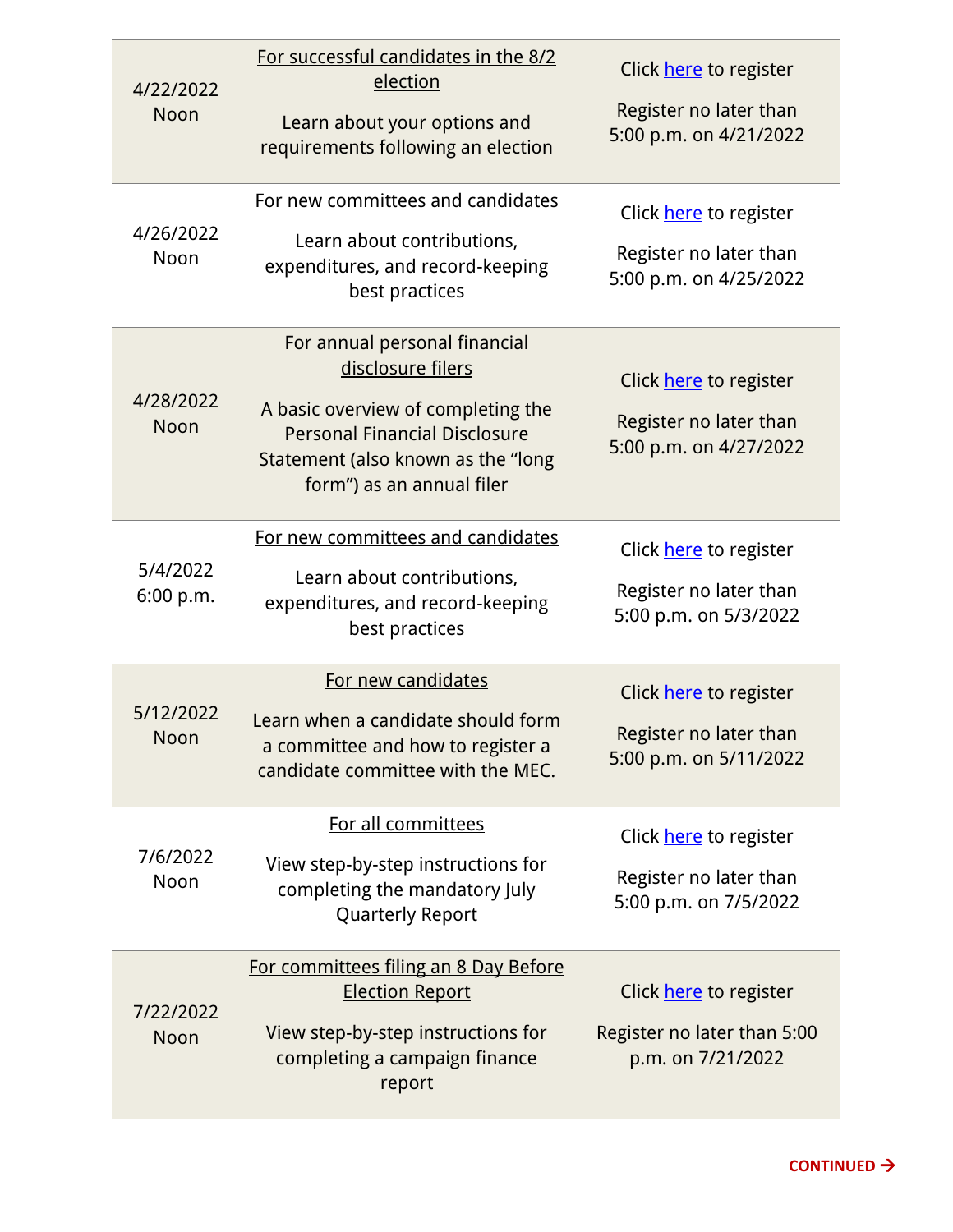| 8/8/2022<br>Noon   | For unsuccessful candidates in the<br>8/2 election<br>Learn about your options and<br>requirements following the 8/2<br>election                 | Click here to register<br>Register no later than<br>5:00 p.m. on 8/7/2022   |
|--------------------|--------------------------------------------------------------------------------------------------------------------------------------------------|-----------------------------------------------------------------------------|
| 8/9/2022<br>Noon   | For successful candidates in the 8/2<br>election<br>Learn about your options and<br>requirements following the 8/2<br>election                   | Click here to register<br>Register no later than<br>5:00 p.m. on 8/8/2022   |
| 10/5/2022<br>Noon  | For all committees<br>View step-by-step instructions for<br>completing the mandatory October<br><b>Quarterly Report</b>                          | Click here to register<br>Register no later than<br>5:00 p.m. on 10/4/2022  |
| 10/28/2022<br>Noon | For committees filing an 8 Day Before<br><b>Election Report</b><br>View step-by-step instructions for<br>completing a campaign finance<br>report | Click here to register<br>Register no later than<br>5:00 p.m. on 10/27/2022 |
| 11/16/2022<br>Noon | For unsuccessful candidates in the<br>11/8 election<br>Learn about your options and<br>requirements following the 11/8<br>election               | Click here to register<br>Register no later than<br>5:00 p.m. on 11/15/2022 |
| 11/17/2022<br>Noon | For successful candidates in the 11/8<br>election<br>Learn about your options and<br>requirements following the 11/8<br>election                 | Click here to register<br>Register no later than<br>5:00 p.m. on 11/16/2022 |